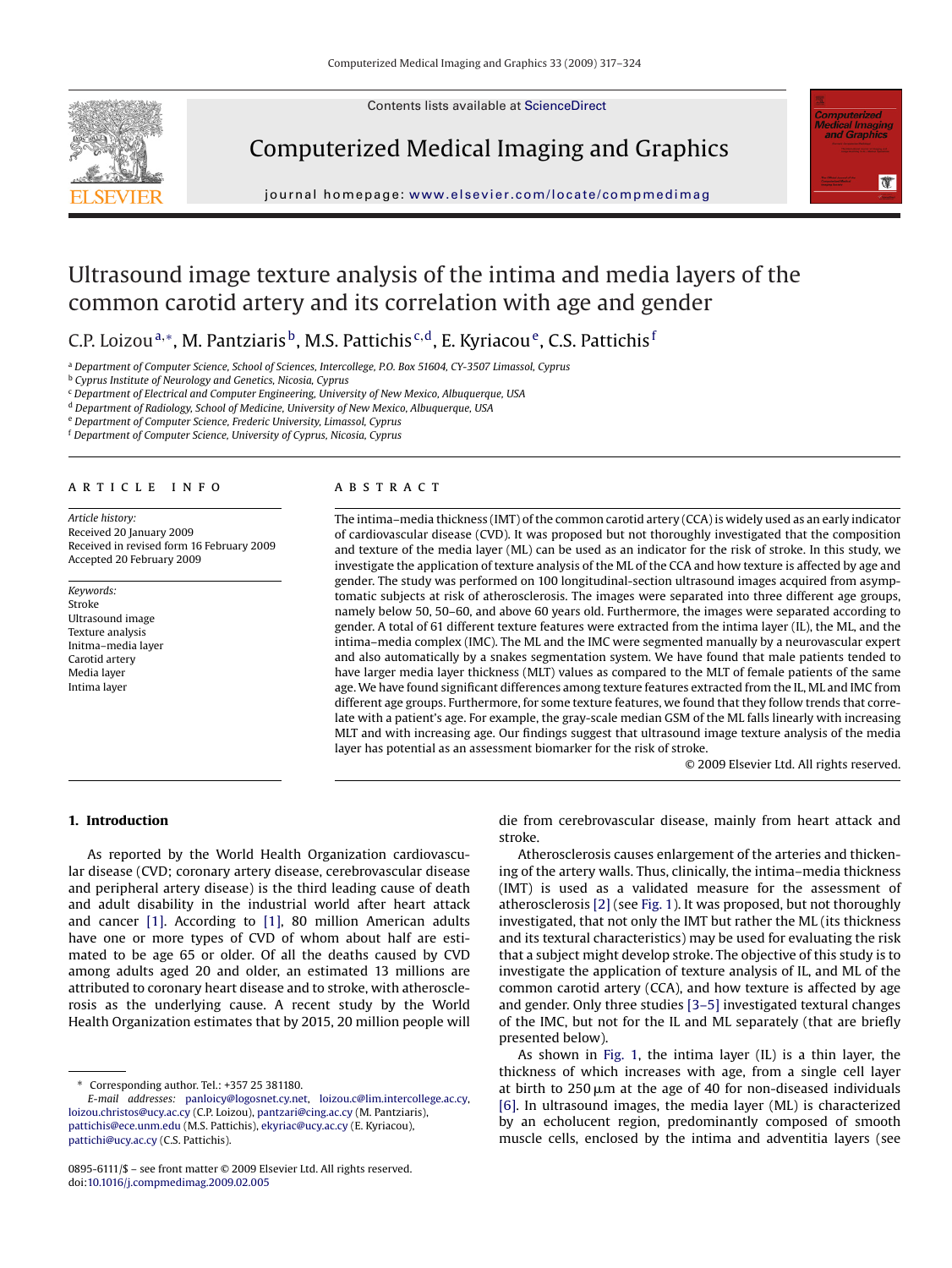<span id="page-1-0"></span>

**Fig. 1.** (a) Illustration of the intima–media complex (IMC) of the far wall of the (b) common carotid artery and the automatic IMC segmentation [\[9,10,16\]. T](#page-6-0)he media layer (ML) is defined as the layer (band) between the intima–media and the media–adventitia interface (band Z6), (c) extracted IMC, (d) extracted media layer (ML) and (e) extracted intima layer (IL).

Fig. 1, band Z6) [\[2,7\].](#page-6-0) Earlier research [\[8\]](#page-6-0) showed that the media layer thickness (MLT) does not change significantly with age (125  $\mu$ m<MLT<350  $\mu$ m). In a recent study by our group, the median (IQR) of intima layer thickness (ILT), MLT, and IMT were computed from 100 ultrasound images of 42 female and 58 male asymptomatic subjects aged between 26 and 95 years old, with a mean age of 54 years to be as follows 0.43 mm (0.12), 0.23 mm (0.18), and 0.66 mm (0.18) respectively [\[9,10\].](#page-6-0)

In [\[3\]](#page-6-0) a method has been presented for quantifying the reflectivity of the ML of the distal CCA. It was shown that the GSM of the IM layer is the earliest change representing atherosclerotic disease in the arterial wall that can currently be imaged in vivo. This may be the first marker of atherosclerosis and may precede the development of a significant increase in IMT. This would enable earlier identification of high-risk individuals based on the analysis of the CCA artery wall textural characteristics. In [\[4\], t](#page-6-0)he early structural changes of the CCA in familial hypercholesterolemia were investigated. It was shown that textural characteristics extracted from the IMC were significantly different between patients with and without hypercholesterolemia. In [\[5\], t](#page-6-0)he authors reported on the properties of the GSM of the IMC from a random sample of 1016 subjects aged exactly 70. They found that the GSM of the IMC of the CCA is closely related to the echogenecity in overt carotid plaques.

While there are several earlier studies suggesting that the instability of the carotid atheromatous plaques can be characterized from B-mode ultrasound images [\[7,11\], w](#page-6-0)e have not found any other studies reported in the literature where the ML textural characteristics have been shown to be associated with the risk of stroke. While in [\[7\]](#page-6-0) and [\[11\], t](#page-6-0)he echogenecity in atherosclerotic carotid plaques was evaluated through the gray-scale median (GSM) there are very few attempts made to characterize the IL, the ML and the intima–media complex (IMC) with a similar gray scale image intensity analysis. It is evident from the visual inspections of the IMC in the CCA that a great variation in echogenecity does exist. However, the usefulness of this information has not yet been studied.

In [\[11\],](#page-6-0) the morphology of atherosclerotic carotid plaque was investigated based on the textural characteristic extracted from 230 ultrasound images of carotid plaque, where it was shown that it is possible to identify a group of patients, symptomatic or asymptomatic, at risk of stroke based on these texture features. It was

further documented in [\[12\], t](#page-6-0)hat carotid endarterectomy in asymptomatic individuals with stenosis grater than 70% reduces the risk of stroke from 2% per year to 1% per year. In another study  $[13]$  the relationship of the IMT in the CCA and atherosclerosis was investigated on 182 symptomatic patients (mean age 67 years). It was shown that the IMT was correlated to age, male gender, ischemic heart disease, and presence of plaque or stenosis in any of the carotid bifurcations. In a recent study [\[14\], w](#page-6-0)here the alterations of the CCA with age in ultrasound images were investigated, it was shown that the diastolic and systolic lumen diameters are increasing with age. This reduces wall stress as the elasticity of the wall decreases with age.

We propose to study changes in textural characteristics that can be associated with disease progression for different age groups. Here, we note that for fully developed plaques in the CCA, texture features derived from statistical, model based, and Fourier based methods, have been used to characterize and classify carotid atheromatous plaques from B-mode ultrasound images [\[11\].](#page-6-0)

The objective of our study is to investigate whether textural characteristics extracted from the IL, the ML, and the IMC of the CCA, segmented manually by an expert and automatically by a snake's segmentation system [\[9,10\]](#page-6-0) can be associated with the increase in age gender or MLT. Ultimately, texture feature characteristics that vary with age, gender or MLT might be used to assess the risk of stroke.

The paper is organized as follows. In Section 2, we provide materials and methods for the current study. Results are given in Section [3. W](#page-2-0)e provide discussion in Section [4, a](#page-3-0)nd give concluding remarks in Section [5. T](#page-6-0)o the best of our knowledge no other study carried out IL and ML ultrasound textural measurements for investigating their relationship with the increase of age, and the risk of stroke based on their textural characteristics. We do note that the best known (related) results were presented in [\[12,15\], w](#page-6-0)here it was shown that IMT increases linearly with age.

## **2. Materials and methods**

## *2.1. Recording of ultrasound images*

A total of 100 B-mode longitudinal ultrasound images of the CCA were recorded using the ATL HDI-3000 ultrasound scanner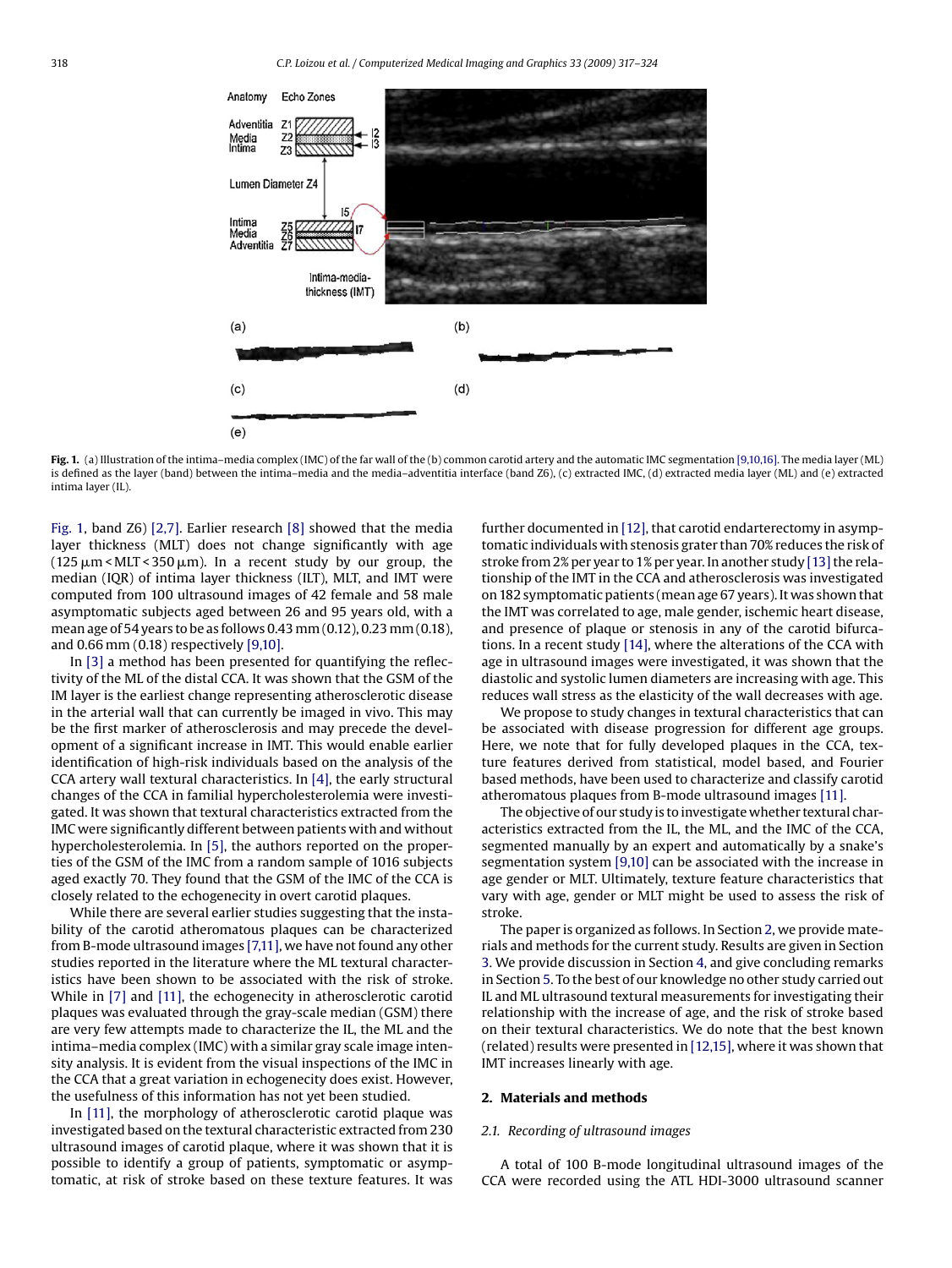<span id="page-2-0"></span>(Advanced Technology Laboratories, Seattle, USA). For the recordings, a linear probe (L74) at a recording frequency of 7 MHz was used. Assuming a sound velocity propagation of 1550 m/s and 1 cycle per pulse, we thus have an effective spatial pulse width of 0.22 mm with an axial system resolution of 0.11 mm [\[16\]. W](#page-6-0)e use bicubic spline interpolation to resize all images to a standard pixel density of 16.66 pixels/mm (with a resulting pixel width of 0.06 mm).

The images were recorded at the Cyprus Institute of Neurology and genetics, in Nicosia, Cyprus, from 42 female and 58male asymptomatic patients. Overall, patient's ages varied between 26 and 95 years old, with a mean age of 54 years. The images were partitioned into three different age groups. In the first group, we included 27 images from patients who were younger than 50 years old. In the second group, we had 36 patients who were 50–60 years old. In the third group, we included 37 patients who were older then 60 years old.

The subjects were at risk of atherosclerosis but they had not developed clinical symptoms, such as a stroke or a transient ischemic attack. Furthermore, the images were normalized as described in [\[17\].](#page-6-0)

#### *2.2. Manual measurements*

A neurovascular expert manually segmented (using the mouse) the IL, ML layer [\[9,10\]](#page-6-0) and the IMC [\[16\]](#page-6-0) on each image after image normalization by selecting 20–40 consecutive points for the adventitia, media and intima at the far wall. The measurements were performed between 1 and 2 cm proximal to the bifurcation of the CCA, on the far wall [\[2\],](#page-6-0) over a distance of 1.5 cm. The bifurcation of the CCA was used as a guide and all measurements were made with reference to that region. The IMT, MLT and the ILT were then calculated as the average of all vertical measurements taken at the interpolated perpendicular distances between these structures. The measuring points and delineations were saved for further comparison. All sets of manual segmentation measurements were performed by the expert in a blinded manner, both with respect to identifying the subject and as to the image automated segmentation.

## *2.3. IL, ML and IMC snake segmentations*

All images were automatically segmented to identify the IL, ML and IMC regions. Automatic segmentation was carried out after image normalization using the snakes segmentation system proposed and evaluated on ultrasound images of the CCA in [\[9,10\]](#page-6-0) and [\[16\]. T](#page-6-0)he segmentation system is based on the Williams and Shah method [\[18\].](#page-6-0) Using the definitions given in [Fig. 1,](#page-1-0) we first segment the IMC [\[16\]](#page-6-0) by extracting the I5 (lumen-intima interface) and the I7 boundaries (media–adventitia interface). The upper side of the ML (see [Fig. 1,](#page-1-0) Z6) was then estimated by deforming the lumen–intima interface (boundary I5) by 0.36 mm (6 pixels) downwards and then deformed by the snakes segmentation algorithm proposed in [\[16\]](#page-6-0) in order to fit to the media boundary. This displacement of 0.36 mm is based on the observation that the manual mean IMT lies between 0.54 mm (minimum of IMT $_{\text{mean}}$ ) and 0.88 mm (maximum of IMT<sub>mean</sub>), with a mean IMT of 0.71 mm [\[16\]. B](#page-6-0)y taking into consideration that the spatial resolution (distance between two pixels) is 0.06 mm, then the IMT is lying within the range of 0.54–0.88 mm (9 < IMT < 15 pixels), with a mean of 0.71 mm (12 pixels). Therefore the displacement of the contour, in order to estimate the media should be on average 0.36 mm (6 pixels  $\times$  0.06 mm) downwards, which is half of the size of the IMT (the distance between I5 and I7, where I7 is the media–adventitia interface). In order to achieve standardization in extracting the thickness and texture measures from the IL, ML and IMC segments with similar dimensions, the following procedure was carried out. A region of interest of 9.6 mm (160 pixels) in length was first extracted. This was done by estimating the center of the IMC area and then selecting 4.8 mm (80 pixels) left and 4.8 mm (80 pixels) right of the center of the segmented IMC. Selection of the same ML length from each image is important in order to be able to extract comparable measurements between images and subject groups.

## *2.4. Texture analysis*

In order to estimate textural characteristics extracted from the IL, ML and the IMC, a total of 61 different texture features were extracted both from the manual and the automated segmented regions of interest where only the most significant are presented. The following texture feature set algorithms were used: (i) statistical features [\[9,10\]:](#page-6-0) (a) mean, (b) variance, (c) median value, (d) skewness, (e) kurtosis, (f) energy and (g) entropy. (ii) Spatial gray level dependence matrices (SGLDM) as proposed by Haralick et al. [\[19\]:](#page-6-0) (a) angular second moment, (b) contrast, (c) correlation, (d) sum of squares variance, (e) inverse difference moment, (f) sum average, (g) sum variance, (h) sum entropy, (i) entropy, (j) difference variance, (k) difference entropy, and (l) information measures of correlation. For a chosen distance *d* (in this work *d* = 1 was used) and for angles  $\theta = 0^\circ$ , 45 $^\circ$ , 90 $^\circ$ , and 135 $^\circ$ , we computed four values for each of the above texture measures. (iii) Gray level difference statistics (GLDS) [\[20\]:](#page-6-0) (a) homogeneity, (b) contrast, (c) energy, (d) entropy, and (e) mean. The above features were calculated for displacements  $\delta = (0, 1)$ ,  $(1, 1)$ ,  $(1, 0)$ ,  $(1, -1)$ , where  $\delta = (\Delta x, \Delta y)$ , and their mean values were taken. (iv) Neighborhood gray tone difference matrix (NGTDM) [\[21\]:](#page-6-0) (a) coarseness, (b) contrast, (c) busyness, (d) complexity, and (e) strength. (v) Statistical feature matrix (SFM) [\[22\]: \(](#page-6-0)a) coarseness, (b) contrast, (c) periodicity, and (d) roughness. (vi) Laws texture energy measures (LTEM) [\[22\]:](#page-6-0) LL-texture energy from LL kernel, EE-texture energy from EE-kernel, SS-texture energy from SS-kernel, LE-average texture energy from LE and EL kernels, ES-average texture energy from ES and SE kernels, and LS-average texture energy from LS and SL kernels. (vii) Fractal dimension texture analysis (FDTA) [\[22\]:](#page-6-0) the hurst coefficients for dimensions 4, 3 and 2 were computed. (viii) Fourier power spectrum (FPS) [\[22\]:](#page-6-0) (a) radial sum and (b) angular sum.

## *2.5. Statistical analysis*

The Mann–Whitney rank sum test (for independent samples of different sizes) was used in order to identify if there are significant differences (SD) or not (NS) between the extracted features. For significant differences, we require *p* < 0.05, and compare between age groups and between male and female patients. Similarly, for comparing independent samples from equal populations, we use the Wilcoxon rank sum test. We use the Wilcoxon rank sum test to detect texture feature differences between the IL, ML, and IMC, for both manual and automated segmentations. We use regression analysis to investigate the relationship between the gray-scale median (GSM) and age, between the GSM and MLT and between MLT and male and female patients.

## **3. Results**

[Table 1](#page-3-0) presents the median and inter quartile range (IQR) of selected texture features extracted from the automated IL, ML, and IMC segmentations of the 100 ultrasound images investigated. From [Table 1, w](#page-3-0)e can see that most of the texture features extracted from the ML exhibit lower median and IQR values when compared with those extracted from the IL and IMC (e.g., mean, GSM, STD, contrast, ASM, coarseness).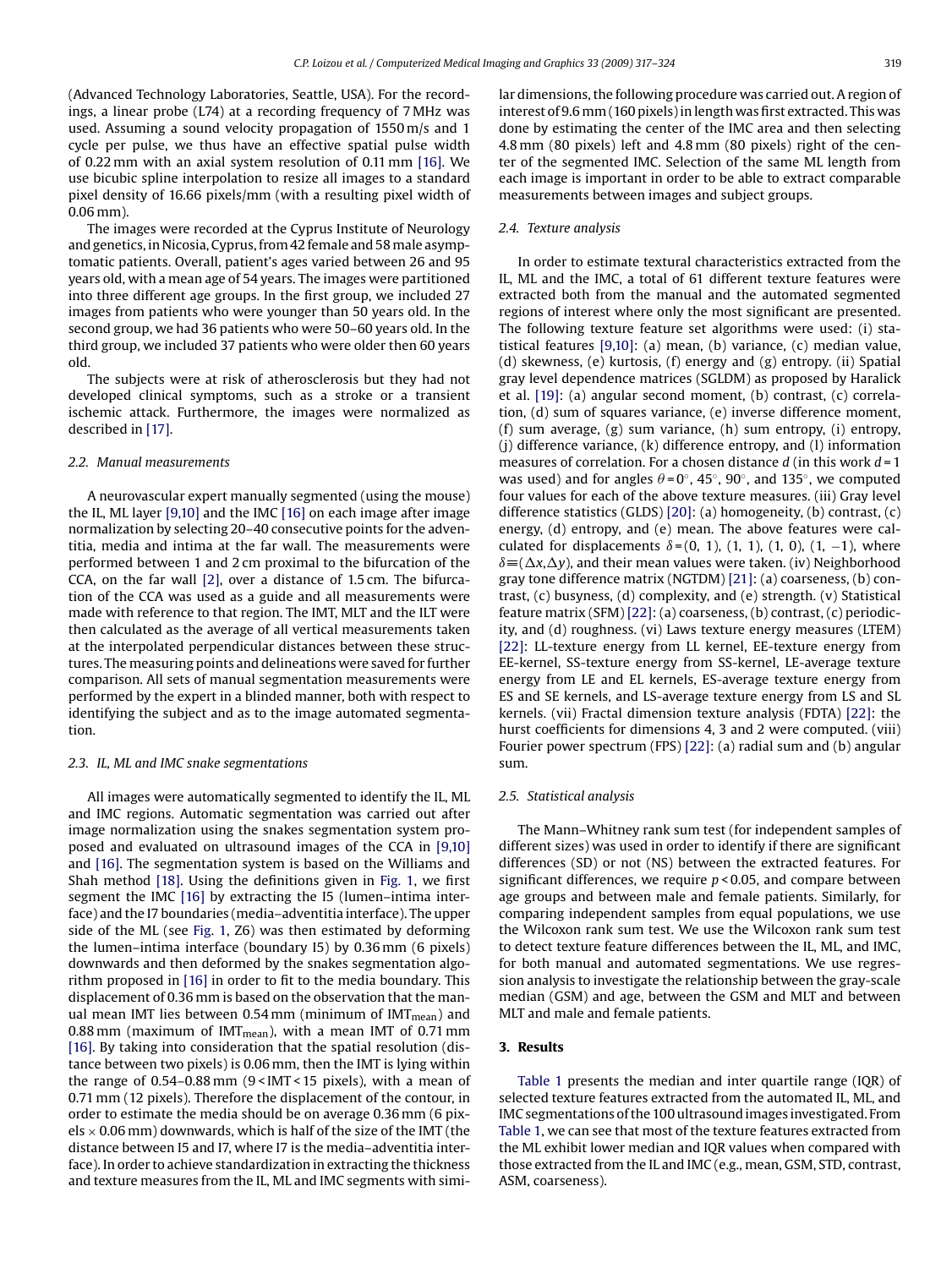#### <span id="page-3-0"></span>**Table 1**

Texture features (median (IQR)) for the IL, ML, AND IMC using automated segmentations.

|             | IL          | <b>ML</b>    | <b>IMC</b>    |
|-------------|-------------|--------------|---------------|
| Mean        | 35(19.3)    | 21(25)       | 33(22)        |
| <b>GSM</b>  | 35(18.5)    | 28(18)       | 30(21.3)      |
| <b>STD</b>  | 16(6.6)     | 14(7)        | 16(5.7)       |
| Contrast    | 52(75)      | 28(32)       | 61(57)        |
| <b>DV</b>   | 16(27.8)    | 81(56)       | 32(32)        |
| Complexity  | 1704 (3175) | 6041 (6762)  | 4166(5888)    |
| ASM         | 0.09(0.04)  | 0.002(0.003) | 0.003(0.002)  |
| Coarseness  | 20(14.5)    | 13(11)       | 24(11.3)      |
| SS-TEL      | 38(33)      | 78(53)       | 56(38)        |
| Entropy     | 5.7(1.15)   | 6(1.2)       | 6.6(0.7)      |
| Roughness   | 2.46(0.187) | 2.2(0.100)   | 2.238 (0.079) |
| Periodicity | 0.8(0.07)   | 0.9(0.06)    | 0.8(0.2)      |

IQR, inter-quartile-range; GSM, gray-scale median; STD, standard deviation; DV, difference variance; ASM, angular second moment; SS-TEL, SS-texture energy laws.

In Table 2, we use the Wilcoxon rank sum test to compare selected texture features extracted from automated and manual segmentations. We can see similar results for both manual and automated segmentations. However we note that there are differences. To avoid issues associated with segmentation differences, we are only interested in textural features that give significant differences for both manual and automated segmentations. For better visualization, we put these features in bold face (see Table 2). Between the IL and the ML, we have significant differences in 10 out of 11 features. Between IL and IMC, we have six texture features with significant differences. Similarly, we have eight texture features that exhibit significant differences between the IL and the ML in Table 3. We refer to Table 1 for a summary of the texture feature values.

[Table 4](#page-4-0) presents the Mann–Whitney rank sum test performed on selected texture features extracted from the automated IL, ML and IMC segmentations for the three different age groups. It is shown that some of the texture features (GSM, STD, DV, complexity, coarseness and SS-TEL) exhibit significantly different values between different age groups.

[Fig. 2](#page-5-0) presents box plots of the GSM texture features for the three different age groups. These measurements were extracted using the automated IL/ML/IMC segmentations.

[Fig. 3](#page-5-0) presents plots of the patient's GSM as a function of age and MLT. We use regression analysis to estimate linear relationships between GSM and age and between the GSM and the MLT. As a function of age (see [Fig. 3a\)](#page-5-0) the GSM has an estimated slope of 57.4 (S.E. of 13.7), with a correlation coefficient of  $\rho$  = 0.12. We estimated an *F*-ratio of 0.62 at a significance level of *p* = 0.43. The results provide quantitative evidence of a linear relationship between the GSM

### **Table 3**

Texture characteristics of IL versus ML based on the texture feature values given in Table 1.

| Corresponding features<br>from Table 1 | H.                                                                         | MI.                                                        |
|----------------------------------------|----------------------------------------------------------------------------|------------------------------------------------------------|
| Mean, GSM                              | <b>Brighter</b>                                                            | Darker                                                     |
| Contrast, ASM                          | Higher contrast                                                            | Less contrast                                              |
| Complexity, entropy                    | Low complexity                                                             | High complexity                                            |
| Coarseness                             | More coarse, <i>i.e.</i> large areas<br>with small gray tone<br>variations | Less coarse, i.e. less<br>local uniformity in<br>intensity |
| Roughness                              | Slightly rougher                                                           | Smoother                                                   |
| Periodicity                            | Less periodical, more<br>heterogeneous                                     | More periodical, more<br>homogeneous                       |

of the ML and the age of a subject. We present the plot of the GSM versus the MLT in [Fig. 3b.](#page-5-0) Here, we are using manual measurements to estimate the MLT (also see [Fig. 4\).](#page-5-0)

In [Table 5,](#page-6-0) we compare textural differences associated with differences in gender. We present the results from applying the Mann–Whitney rank sum test on selected texture features extracted from the automated IL, ML, and IMC segmentations for the male and female patients. We note that many significant differences were found between textural features associated with the IMC.

We present plots of the GSM as a function of the MLT in [Fig. 4.](#page-5-0) For the male subjects, we had a slope of 50.82 (S.E. of 22.23), an axis intercept of 63.83 (S.E. of 6.98) and a correlation coefficient of  $\rho$  = −0.29. We estimated an *F*-ratio of 5.22 at a significance level of *p* = 0.026. The results provide evidence of a linear relationship between the age of male subjects and the MLT. It is shown that the GSM of the male subjects at an MLT of 0.3 mm is 60. Similarly, [Fig. 4b](#page-5-0) presents the results for the female subjects. Here, we have a lower slope value of 18.92 (S.E. of 23.83) with an axis intercept of 45.06 (S.E. of 6.69) and a correlation coefficient of  $\rho$  = 0.13. The results gave an *F*-ratio of 0.63 at a significance level of *p* = 0.43. At a thickness of 0.3 mm the GSM was found to be 45.

We have also found that that there are some texture features (DV, entropy) which increase linearly with age, while others (GSM) decrease linearly for all measurements of the IL, ML and IMC. The correlation coefficients were estimated as: (a)  $\rho$ =0.13 between GSM of ML and IL, (b)  $\rho$  = 0.18 between GSM of IMC and MT and (c)  $\rho$  = 0.04 between the GSM of IMC and IL. The strongest relationship is between the GSM of MLT and IMC.

## **4. Discussion**

It was found (see Table 3) that the ML is less dark, has less contrast, is more periodic and is less coarse compared to IL. We have

#### **Table 2**

Wilcoxon rank sum comparison tests performed on texture features (first column) extracted from The IL, ML, and IMC using manual (M) automated (A) segmentations. In bold face, we have the texture features identified by the automated segmentation method that also exhibit significant differences for manual segmentation.

|             | Manual $(M)$ |           |          | Automated (A) |           |          |  |
|-------------|--------------|-----------|----------|---------------|-----------|----------|--|
|             | IL-ML        | IL-IMC    | ML-IMC   | IL-ML         | IL-IMC    | ML-IMC   |  |
| Mean        | S(0.01)      | NS(0.5)   | S(0.001) | S(0.02)       | NS (0.81) | S(0.004) |  |
| <b>GSM</b>  | NS(0.39)     | NS(0.62)  | S(0.001) | NS(0.3)       | NS(0.45)  | S(0.04)  |  |
| Stand, dev. | S(0.01)      | S(0.001)  | S(0.001) | S(0.001)      | NS(0.1)   | S(0.001) |  |
| Contrast    | S(0.001)     | S(0.001)  | S(0.001) | S(0.001)      | NS(0.23)  | S(0.001) |  |
| Diff, var.  | S(0.001)     | S(0.001)  | S(0.01)  | S(0.001)      | S(0.007)  | NS(0.09) |  |
| Complexity  | S(0.001)     | S(0.001)  | S(0.04)  | S(0.001)      | S(0.001)  | NS(0.09) |  |
| ASM         | NS(0.3)      | S(0.001)  | NS(0.13) | S(0.004)      | S(0.001)  | S(0.001) |  |
| Coarseness  | S(0.001)     | S(0.021)  | S(0.001) | S(0.001)      | S(0.005)  | S(0.001) |  |
| SS-TEL      | S(0.009)     | S(0.009)  | NS(0.13) | S(0.001)      | S(0.02)   | NS(0.18) |  |
| Entropy     | S(0.017)     | S(0.001)  | NS(0.85) | S(0.001)      | S(0.001)  | S(0.008) |  |
| Periodicity | S(0.001)     | NS (0.92) | S(0.001) | S(0.001)      | NS (0.07) | S(0.02)  |  |

IL, intima layer; ML, media layer; IMC, intima–media complex. The *p*-value is shown in parentheses (*S* = significantly different at *p* < 0.05, NS = non-significantly different at  $p > 0.05$ ).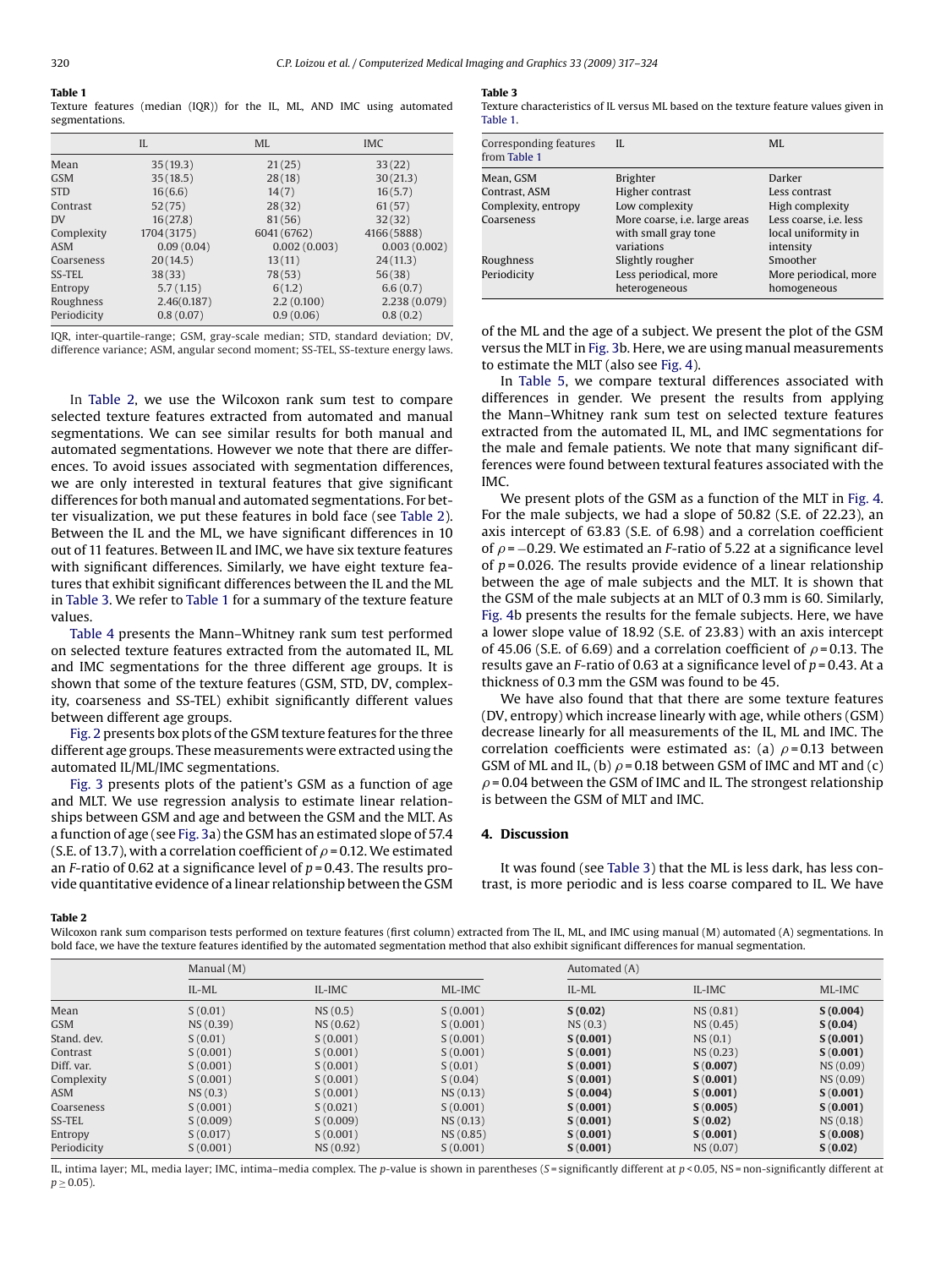#### <span id="page-4-0"></span>**Table 4**

Statistical comparisons between texture features extracted from the IL, ML, and IMC for different age groups. Here we use automated (first row) and manual (second row) segmentations. Statistical comparisons were based on the Mann–Whitney rank sum test for the three different age groups. Automated and manual IL, ML, and IMC segmentation measurements in mm (last row).

|                                                | IL              |                       | ML                              |                 |                        | <b>IMC</b>                      |                 |                        |                                 |
|------------------------------------------------|-----------------|-----------------------|---------------------------------|-----------------|------------------------|---------------------------------|-----------------|------------------------|---------------------------------|
|                                                | < 50            | $50 - 60$             | >60                             | < 50            | $50 - 60$              | >60                             | $50$            | $50 - 60$              | >60                             |
| Automated and manual segmentation measurements |                 |                       |                                 |                 |                        |                                 |                 |                        |                                 |
| <b>GSM</b>                                     |                 |                       |                                 |                 |                        |                                 |                 |                        |                                 |
| $< 50$<br>$50 - 60$                            |                 | NS(0.3)<br>NS(0.23)   | NS(0.3)<br>NS(0.23)<br>NS(0.22) |                 | S(0.01)<br>S(0.02)     | S(0.003)<br>S(0.03)<br>NS(0.25) |                 | NS (0.08)<br>NS (0.43) | S(0.03)<br>S(0.03)<br>NS (0.22) |
|                                                |                 |                       | NS(0.11)                        |                 |                        | S(0.01)                         |                 |                        | NS (0.26)                       |
| <b>STD</b>                                     |                 |                       |                                 |                 |                        |                                 |                 |                        |                                 |
| < 50                                           |                 | NS (0.36)<br>NS(0.33) | S(0.01)<br>S(0.03)              |                 | NS (0.55)<br>NS (0.09) | S(0.04)<br>S(0.004)             |                 | NS (0.65)<br>NS (0.23) | S(0.03)<br>S(0.04)              |
| $50 - 60$                                      |                 |                       | NS(0.11)                        |                 |                        | NS (0.08)                       |                 |                        | NS (0.06)                       |
|                                                |                 |                       | NS(0.3)                         |                 |                        | NS (0.07)                       |                 |                        | NS(0.3)                         |
| Contrast                                       |                 |                       |                                 |                 |                        |                                 |                 |                        |                                 |
| < 50                                           |                 | NS (0.92)             | S(0.001)                        |                 | NS(0.7)                | NS(0.8)                         |                 | NS(0.3)                | NS (0.25)                       |
|                                                |                 | NS (0.56)             | NS (0.01)                       |                 | NS (0.26)              | NS (0.76)                       |                 | S(0.04)                | NS (0.06)                       |
| $50 - 60$                                      |                 |                       | NS (0.55)<br>NS(0.3)            |                 |                        | NS(0.55)<br>NS (0.22)           |                 |                        | S(0.22)<br>S(0.5)               |
| DV                                             |                 |                       |                                 |                 |                        |                                 |                 |                        |                                 |
| < 50                                           |                 | NS (0.33)             | NS (0.87)                       |                 | NS (0.18)              | S(0.01)                         |                 | NS (0.55)              | S(0.04)                         |
|                                                |                 | NS(0.45)              | NS (0.73)                       |                 | NS (0.19)              | NS (0.63)                       |                 | S(0.03)                | S(0.02)                         |
| $50 - 60$                                      |                 |                       | NS(0.8)<br>NS (0.67)            |                 |                        | NS(0.44)<br>NS(0.44)            |                 |                        | NS (0.17)<br>NS(0.7)            |
| Complexity                                     |                 |                       |                                 |                 |                        |                                 |                 |                        |                                 |
| < 50                                           |                 | NS (0.97)             | S(0.0001)                       |                 | NS (0.56)              | S(0.005)                        |                 | NS (0.55)              | NS (0.33)                       |
|                                                |                 | NS (0.78)             | NS(0.13)                        |                 | NS(0.7)                | NS (0.09)                       |                 | NS(0.1)                | NS(0.1)                         |
| $50 - 60$                                      |                 |                       | NS (0.05)                       |                 |                        | NS(0.35)                        |                 |                        | NS (0.42)                       |
|                                                |                 |                       | NS (0.07)                       |                 |                        | NS (0.87)                       |                 |                        | NS (0.65)                       |
| Coarseness                                     |                 |                       |                                 |                 |                        |                                 |                 |                        |                                 |
| $50$                                           |                 | NS(0.19)<br>NS (0.37) | NS(0.08)<br>NS(0.3)             |                 | NS (0.56)<br>NS(0.5)   | S(0.004)<br>S(0.01)             |                 | NS(0.4)<br>NS(0.5)     | NS(0.3)<br>NS(0.4)              |
| $50 - 60$                                      |                 |                       | NS(0.7)                         |                 |                        | S(0.003)                        |                 |                        | NS(0.2)                         |
|                                                |                 |                       | NS(0.6)                         |                 |                        | S(0.01)                         |                 |                        | NS (0.08)                       |
| SS-TEL                                         |                 |                       |                                 |                 |                        |                                 |                 |                        |                                 |
| $50$                                           |                 | NS (0.07)             | NS(0.14)                        |                 | S(0.008)               | S(0.0001)                       |                 | NS (0.83)              | NS (0.71)                       |
|                                                |                 | NS(0.24)              | NS(0.22)                        |                 | S(0.02)                | S(0.04)                         |                 | NS (0.78)              | NS (0.25)                       |
| $50 - 60$                                      |                 |                       | NS(0.06)<br>NS(0.2)             |                 |                        | NS(0.09)<br>NS(0.11)            |                 |                        | NS (0.27)<br>NS (0.09)          |
| Entropy                                        |                 |                       |                                 |                 |                        |                                 |                 |                        |                                 |
| < 50                                           |                 | NS (0.65)             | NS(0.9)                         |                 | NS(0.34)               | NS (0.08)                       |                 | NS(0.83)               | S(0.02)                         |
|                                                |                 | NS (0.59)             | NS(0.7)                         |                 | NS(0.9)                | NS(0.3)                         |                 | S(0.81)                | S(0.04)                         |
| $50 - 60$                                      |                 |                       | NS (0.88)<br>NS(0.5)            |                 |                        | NS(0.36)<br>NS(0.7)             |                 |                        | NS (0.27)<br>NS(0.4)            |
| Thickness (mm)                                 | $0.42 \pm 0.10$ | $0.42 \pm 0.10$       | $0.42 \pm 0.10$                 | $0.19 \pm 0.11$ | $0.26 \pm 0.10$        | $0.32 \pm 0.13$                 | $0.61 \pm 0.11$ | $0.68 \pm 0.10$        | $0.74 \pm 0.13$                 |
|                                                | $0.41 \pm 0.05$ | $0.43 \pm 0.12$       | $0.46 \pm 0.08$                 | $0.17 \pm 0.09$ | $0.26 \pm 0.08$        | $0.31 \pm 0.12$                 | $0.59 \pm 0.13$ | $0.74 \pm 0.18$        | $0.82 \pm 0.15$                 |

IL, intima layer; ML, media layer; IMC, intima–media complex. The *p*-value is shown in parentheses (*S* = significant difference at *p* < 0.05, NS = non significant difference at  $p \geq 0.05$ ).

found a decrease of ML GSM with increasing age, as well as decrease with thickness (MLT), that can be attributed to the fact that, at the initial stages of atherosclerosis disease there is an increased concentration of lipids and hyperplasia of muscle fibers in the ML, which produces hypoechoic (echolucent) structures. It was also shown that the GSM of male patients is brighter than that of the female patients.

Similar to [\[13\]](#page-6-0) we have also found that the IMT is generally larger in men than in women. Furthermore, in agreement with [\[12,15\], w](#page-6-0)e have also found that the IMT increases linearly with age.

In [\[23\]](#page-6-0) increased IMT has been found in young adults with childhood-onset chronic kidney disease (CKD). The disease stage at which these patients first develop abnormalities of arterial texture is unknown. It was also shown that in 55 children with stages 2–4 CKD, thickening of IMT occurs early in the course of disease and is most prominently marked in dialyzed patients. Furthermore, morphologic alterations were found in both muscular and elastic type arteries as early as in the second decade of life. The degree of thickening depends on the degree of renal dysfunction. The authors also found that 61% of children with stages 2–4 CKD had IMT equal to or exceeding the 95th percentile for age.

It was shown in [\[3\]](#page-6-0) that the GSM of the IM layer is the earliest change representing atherosclerotic disease in the arterial wall that can currently be imaged in vivo. This may be the first marker of atherosclerosis and may precede the development of significant increase in IMT. This would enable earlier identification of high-risk individuals based on the analysis of the CCA artery wall textural characteristics.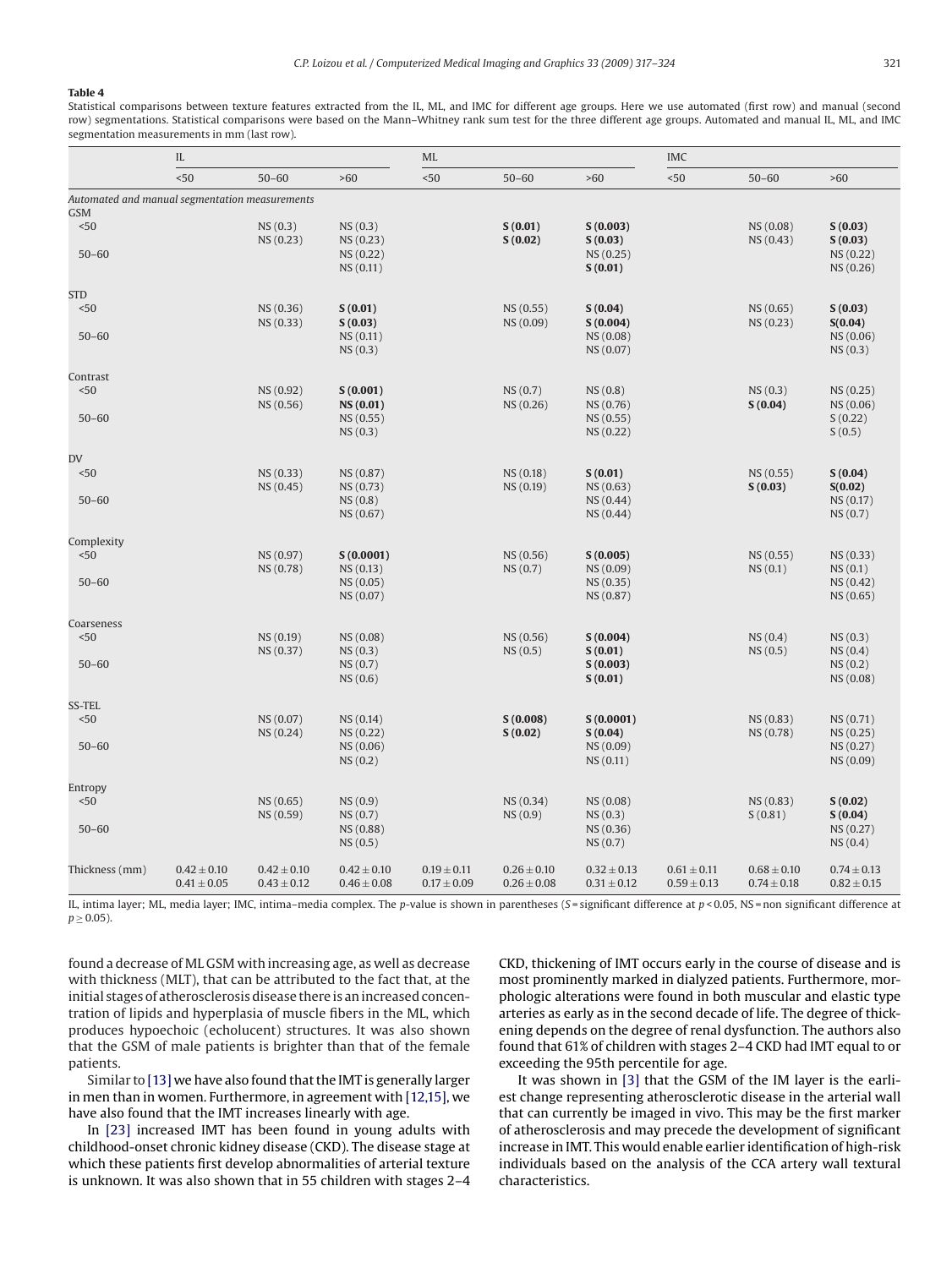<span id="page-5-0"></span>

Fig. 2. Box plots of the gray-scale-median (GSM) texture feature extracted from IL, ML and IMC. Here we are using automated segmentations. In our description we let IQR denote the inter-quartile distance. From left to right, for the first three plots we have: L50IL for the IL for patients younger than 50 (IQR = 22), 50–60 IL for the IL for patients from 50 to 60 years old (IQR = 18.4), and G60IL for the IL for patients who are older than 60 years old (IQR = 15.4). For the next three plots (middle), we have the same age groups for the ML and IQR values of 16, 19.5 and 23.7 respectively. The last three plots (leftmost) show the GSM values for the IMC with IQR values 13.6, 25.2 and 16.9 respectively. In each plot we display the median, lower, and upper quartiles and confidence interval around the median of the GSM. Straight lines connect the nearest observations with 1.5 of the inter-quartile range (IQR) of the lower and upper quartiles. Unfilled rectangles indicate possible outliers with values beyond the ends of the 1.5× IQR.



**Fig. 3.** Decrease of the GSM of the ML with (a) age, with a correlation coefficient  $\rho$  = 0.12 and (b) with MLT, with a correlation coefficient  $\rho$  = 0.22.



**Fig. 4.** Decrease of GSM for increasing MLT (a) male with a correlation coefficient  $\rho$  = −0.29 and (b) female patients, with a correlation coefficient  $\rho$  = −0.13.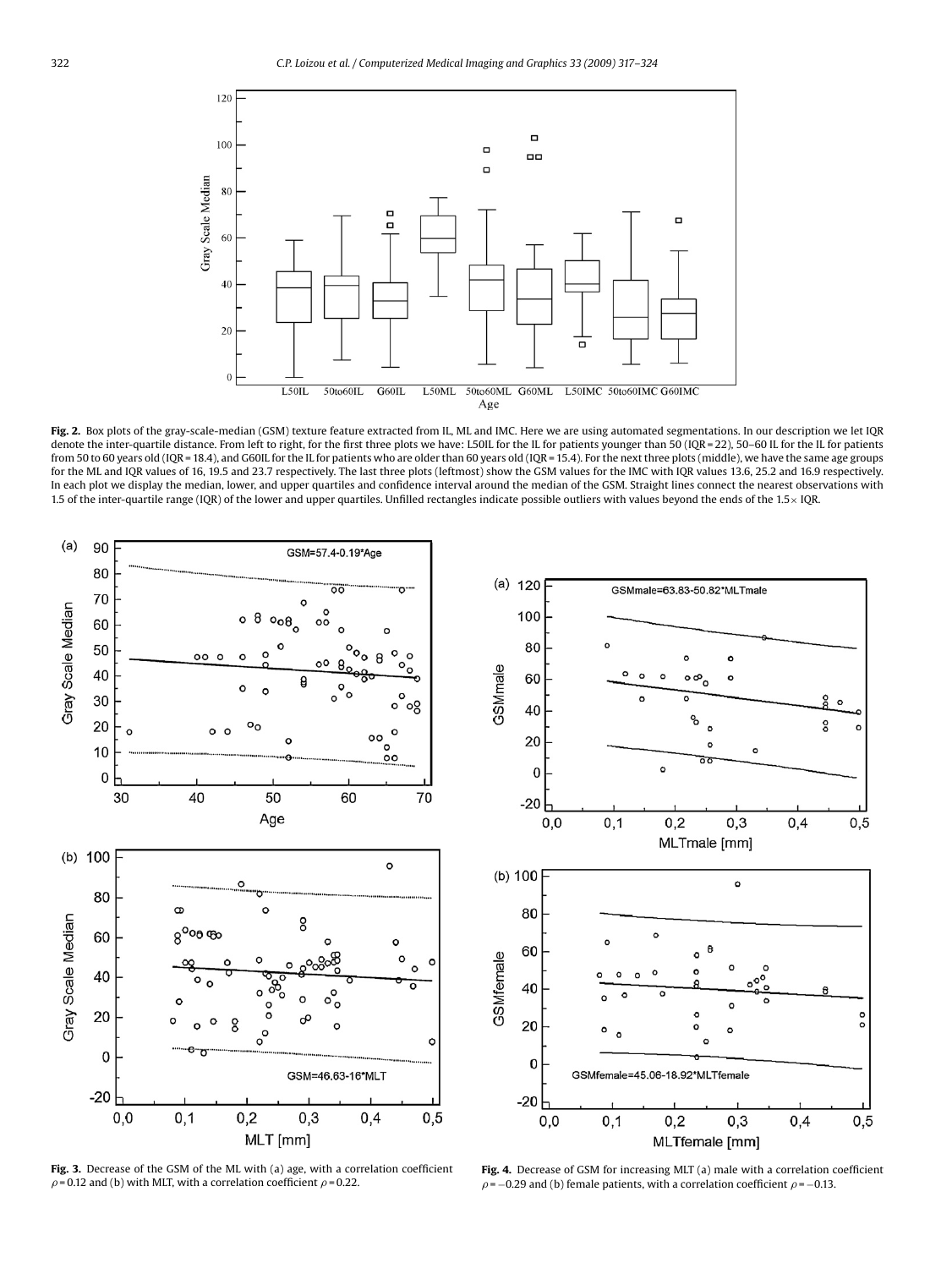#### <span id="page-6-0"></span>**Table 5**

Statistical texture differences associated with gender. We used the Mann–Whitney rank sum to compare differences between male and female patients. The IL, ML, and IMC were automatically segmented. *P*-values are shown in parentheses.

| Texture features | Automated |           |            |  |  |  |
|------------------|-----------|-----------|------------|--|--|--|
|                  | II.       | <b>ML</b> | <b>IMC</b> |  |  |  |
| Mean             | NS(0.62)  | NS (0.71) | S(0.04)    |  |  |  |
| Median (GSM)     | NS (0.67) | NS(0.51)  | S(0.04)    |  |  |  |
| Stand, dev.      | NS (0.46) | NS (0.81) | S(0.03)    |  |  |  |
| Contrast         | NS(0.24)  | NS (0.85) | NS (0.83)  |  |  |  |
| Difference var.  | NS (0.57) | NS (0.52) | NS (0.92)  |  |  |  |
| Complexity       | NS (0.30  | NS (0.55) | NS(0.23)   |  |  |  |
| <b>ASM</b>       | NS(0.63)  | NS (0.70) | NS (0.14)  |  |  |  |
| Coarseness       | NS(0.61)  | NS(0.21)  | NS (0.11)  |  |  |  |
| SS-Text.E.L1     | NS (0.57) | NS (0.34) | NS (0.17)  |  |  |  |
| Entropy          | NS (0.37) | NS (0.48) | S(0.03)    |  |  |  |
| Periodicity      | NS (0.33) | NS(0.45)  | NS(0.7)    |  |  |  |
| Diff. entropy    | NS(0.12)  | S(0.04)   | S(0.04)    |  |  |  |
| Sum variance     | NS(0.8)   | NS (0.78) | S(0.04)    |  |  |  |
| Sum entropy      | NS(0.4)   | NS (0.67) | S(0.02)    |  |  |  |
| <b>Business</b>  | NS(0.5)   | NS (0.77) | S(0.04)    |  |  |  |
| Radial sum       | NS (0.86) | NS (0.17) | S(0.03)    |  |  |  |

(S = significant difference at  $p < 0.05$ , NS = non significant difference at  $p \ge 0.05$ ).

In [4], the texture features of 12 subjects ( $28 \pm 2$  years) with familial hypercholesterolemia (FCH) and without CVD, before and 3 months after treatment with atorvastatin were investigated, where the entropy and the ASM were extracted from the IMC band. Before treatment of atorvastatin significantly higher entropy (normal:  $0.082 \pm 0.02$  vs FCH:  $0.57 \pm 0.12$ ) and lower ASM (normal:  $0.01 \pm 0.0011$  vs FCH:  $0.004 \pm 0.0001$  ) values were found when compared to the normal tissue.

While IMT is an established measure of the vascular wall disease [2], GSM is less commonly used while other features have not been used before. GSM analysis has previously mainly been performed on plaques and then found to be related to histological features of the plaque, such as the elastin and calcium content, as well as to the size of the lipid-rich necrotic core [24]. However, the histological correlate to variation in the ML texture features has to be evaluated and the prognosis impact of these new variables has to be investigated. It has also been observed that there is an increase in the granularity in association with atherosclerotic disease [25]. A granular IMC indicates more advanced atherosclerosis, which may precede the development of significant IMT thickening.

## **5. Concluding remarks**

In summary, our analysis showed that: (a) there are significant differences between some texture features extracted from the IL, ML and IMC (mean, gray scale median (GSM), standard deviation, contrast, difference variance, periodicity), (b) some of the texture features can be associated with the increase (difference variance, entropy) or decrease (GSM) of patient's age, (c) the GSM of the ML falls linearly with increasing ML thickness (MLT) and with increasing age, (d) the GSM of male subjects is larger than that of female subjects (see [Fig. 4\),](#page-5-0) and (e) male and female subjects may be better distinguished using texture features extracted form the IMC (see Table 5).

Future work will investigate whether it is possible to identify a group of patients at risk of atherosclerosis based on their texture features extracted from the IL, ML, and the IMC of high-resolution ultrasound images of the CCA. It may also be possible to identify and differentiate those individuals into high and low risk groups according to their cardiovascular risk before the development of plaques. The proposed methodology may also be applied to a group of people, which already developed plaques in order to study the contribution of the ML texture features to cardiovascular risk. Both groups of patients may benefit by prognosing and managing future cardiovascular events. Another possible future application of the proposed methodology is that it can be used to investigate possible effects of statins or other drugs in texture feature changes of the ML of the CCA.

### **References**

- [1] American Heart Association. Heart disease and stroke statistics-2007, update. Dallas, Texas; 2007.
- [2] Pignoli P, Tremoli E, Poli A, Oreste P, Paoletti R. Intima plusmedia thickness of the arterial wall: a direct measurement with ultrasound imaging. Atherosclerosis 1986;74(6):1399–406.
- [3] Ellis SM, Sidhu PS. Granularity of the carotid artery intima–medial layer: reproducibility of quantification by a computer-based program. BJOR 2000; 37:595–600.
- [4] Bartolomucci F, Paterni M, Morizzo C, Kozakova M, et al. Early structural changes of carotid artery in familial hypercholesterolemia. J Clin Hypertens 2001;14:125A–6A.
- [5] Lind L, Andersson J, Roenn M, Gustavsson T. The echogenecity of the intima–media complex in the common carotid artery is closely related to the echogenecity in plaques. Atherosclerosis 2007;195:411–4.
- [6] Mario CD, Gorge G, Peters R, Pinto F, et al. Clinical application and image interpretation in coronary ultrasound. Study group of intra-coronary imaging of the working group of coronary circulation and of the subgroup of intravascular ultrasound of the working group of echocardiography of the European Society of Cardiology. Eur Heart J 1998;19:201–29.
- [7] Grønhold ML, Nordestgaard BG, Schroeder TV, Vorstrup S, Sillensen H. Ultrasonic echolucent carotid plaques predict future strokes. Circulation 2001; 104(1):68–73.
- [8] Gussenhoven EJ, Frietman PA, van Suylen SHRJ, van Egmond FC, Lancee CT, van Urk H, Roelandt JR, Stijnen T, Bom N. Assessment of medial thinning in atherosclerosis by intravascular ultrasound. Am J Cardiol 1991;68:1625– 32.
- [9] Loizou CP, Pattichis CS, Pantziaris M, Nicolaides A, Georgiou N, Kyriakou E. Media thickness measurement of the common carotid artery. In: 29th Conference Proceedings of IEEE in Engineering in Medicine and Biology Society. 2007. p. 2171–4.
- [10] Loizou CP, Pattichis CS, Nicolaides AN, Pantziaris M. Manual and automated intima thickness measurements of the common carotid artery. IEEE Trans Ultrason Ferroelectr Freq Control. Accepted.
- [11] Christodoulou CI, Pattichis CS, Pantziaris M, Nicolaides A. Texture-based classification of atherosclerotic carotid plaques. IEEE Trans Med Imaging 2003; 22(7):902–12.
- [12] Prevention of disampling and fatal strokes by successful carotid endarterectomy in patients without recent neurological symptoms: randomized control trial. J Lancet 2004;363(9420):1491–502.
- [13] Rosfors S, Hallerstam S, Jensen-Urstad K, Zetterling M, Carlstroem C. Relationship between intima–media thickness in the common carotid artery and atherosclerosis in the carotid bifurcation. Stroke 1998;29:1378–  $82$
- [14] Balasundaram JK, Wahida Banu RSD. A non-invasive study of alterations of the carotid artery with age using ultrasound images. Med Biol Eng Comput 2006;44:767–72.
- [15] Graf S, Gariery J, Massonneau M, Armentano R, et al. Experimental and clinical validation of arterial diameter waveform and intimal media thickness obtained from B-mode ultrasound image processing. Ultrasound Med Biol 1999;25(9):1353–63.
- [16] Loizou CP, Pattichis CS, Pantziaris M, Tyllis T, Nicolaides A. Snakes based segmentation of the common carotid artery intima–media. Med Biol Eng Comput 2007;45:35–49.
- [17] Tegos TJ, Sabetai MM, Nicolaides AN, Elatrozy TS, Dhanjil S, Stevens JM. Patterns of brain computed tomography infraction and carotid plaque echogenecity. J Vasc Surg 2001;33:334–9.
- [18] Williams DJ, Shah M. A fast algorithm for active contour and curvature estimation. GVCIP: Image Understand 1992;55(1):4–26.
- [19] Haralick RM, Shanmugam K, Dinstein I. Texture features for image classification. IEEE Trans Syst Man Cyber 1973;SMC-3:610–21.
- [20] Weszka JS, Dyer CR, Rosenfield A. A comparative study of texture measures for terrain classification. IEEE Trans Syst Man Cyber 1976;SMC-6:269–85.
- [21] Amadasun M, King R. Textural features corresponding to textural properties. IEEE Trans Syst Man Cyber 1989;19(5):1264–74.
- [22] Wu CM, Chen YC, Hsieh K-S. Texture features for classification of ultrasonic images. IEEE Trans Med Imaging 1992;11:141–52.
- [23] Litwin M, Wuehl E, Jourdan C, Trelewicz J, Niemirska A, Fahr K, Jobs K, Grena R, Wawer ZT, Rajszys P, Troeger J, Mehls O, Shaefer F. Altered morphological properties of large arteries in children with chronic renal failure and after and after renal transplantation. J Am Soc Nephrol 2005;16:1494–500.
- [24] Goncalves I, Lindholm MW, Pedro LM, et al. Elastin and calcium rather than collagen or lipid content are associated with echogenecity of human carotid plaques. Stroke 2004;35(2):795–800.
- [25] Belcaro G, Barsotti A, Nicolaides AN. Ultrasonic biopsy: a non-invasive screening technique to evaluate the cardiovascular system and to follow up the progression of atherosclerosis. Vascular 1991;20:40–50.